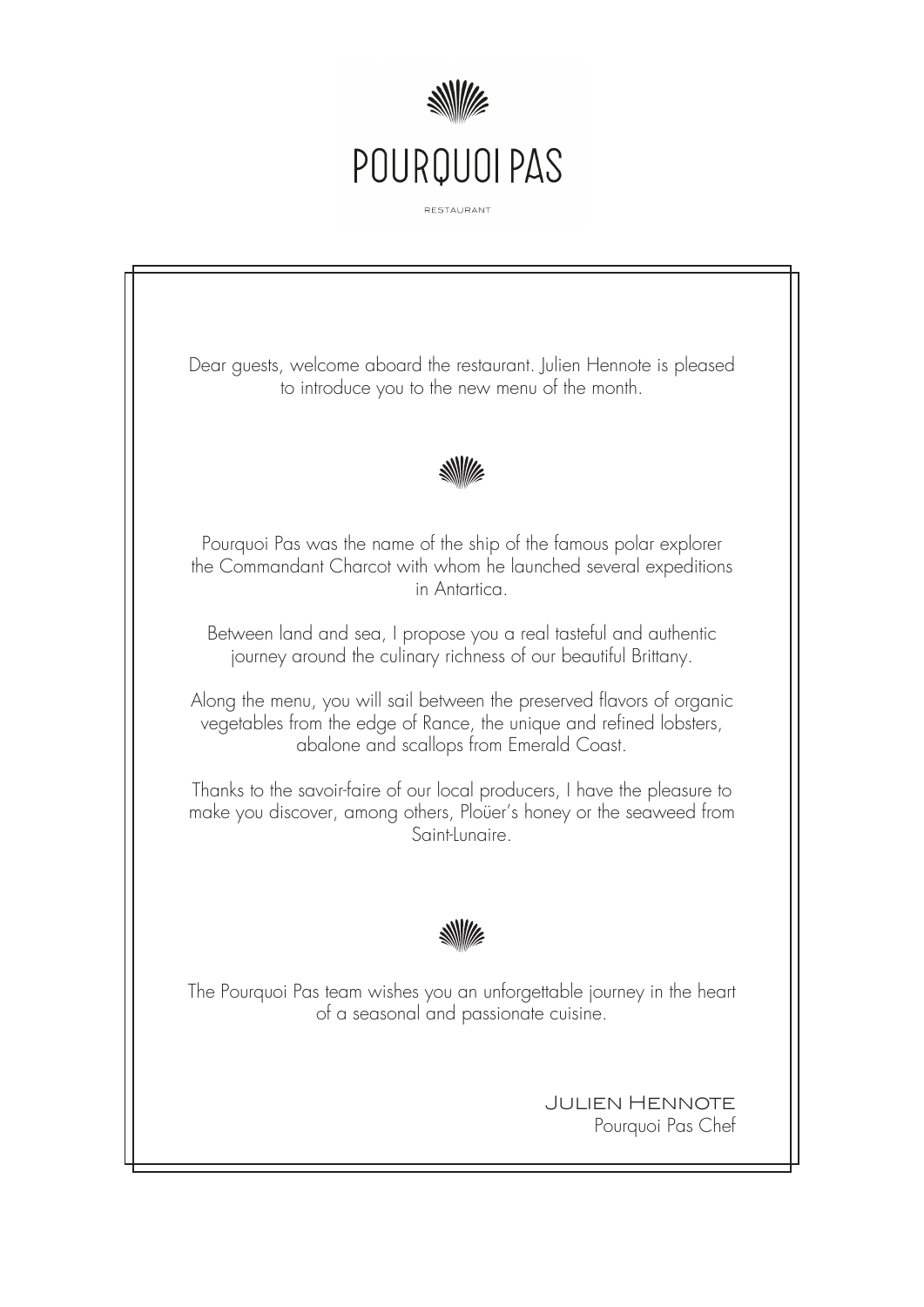

| <b>RESTAURANT</b> |
|-------------------|
|-------------------|

| «LORD HAMILTON » MENU $75 \in$                                                                      |
|-----------------------------------------------------------------------------------------------------|
| Horse mackerel, fresh herbs and citrus                                                              |
|                                                                                                     |
| Line fish with seaweed, spring onions<br>and black garlic from the bay                              |
|                                                                                                     |
| «Darley» farm cheese with raw milk and sour melon                                                   |
|                                                                                                     |
| Local strawberries, wild rocket<br>and fine caramelized leaf                                        |
|                                                                                                     |
| To satisfy the children's gastronomic curiosity,<br>we offer a Lord Hamilton menu for 35 $\epsilon$ |
|                                                                                                     |
| The list of allergens is available on request. All our meat is of french origin.                    |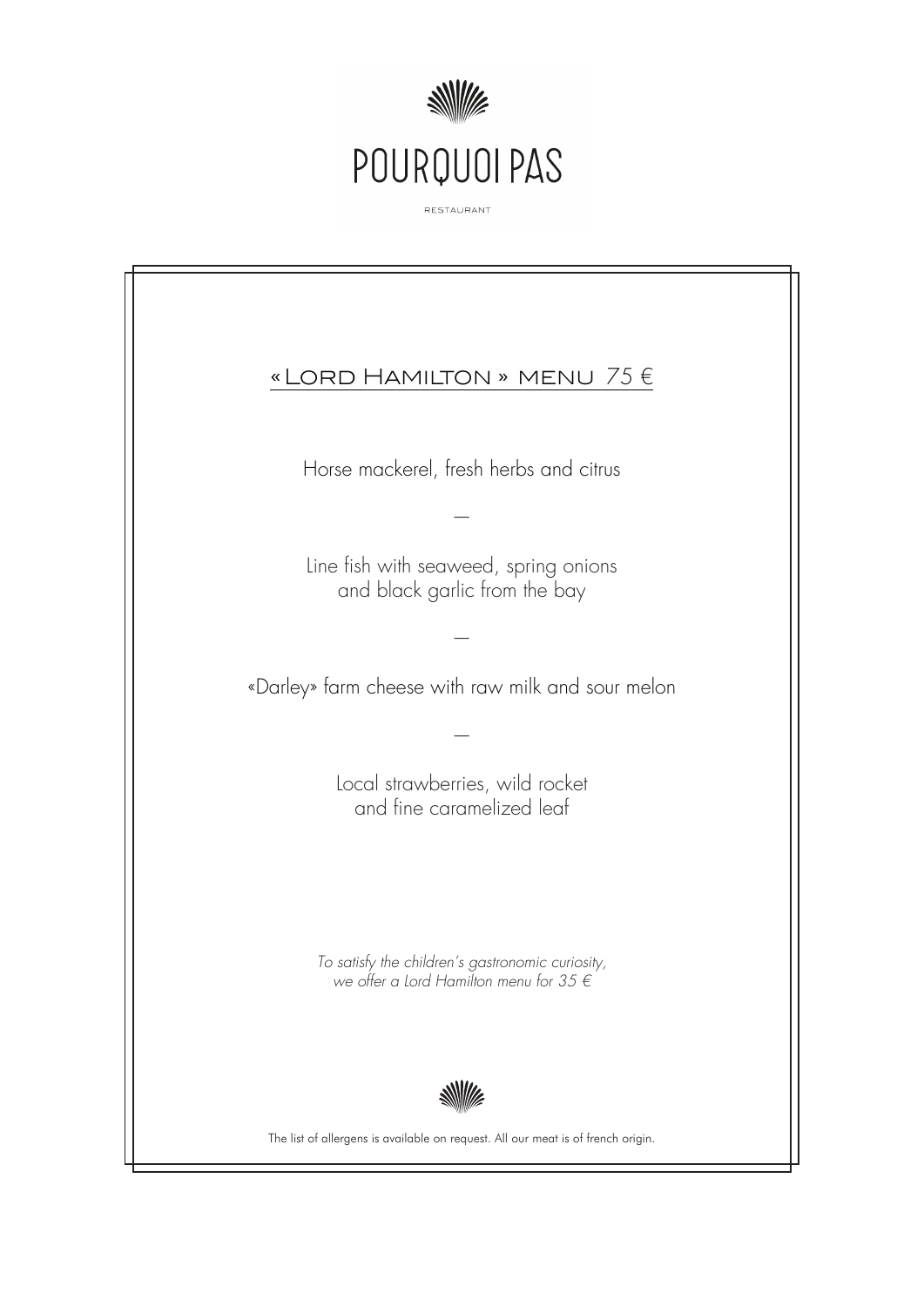

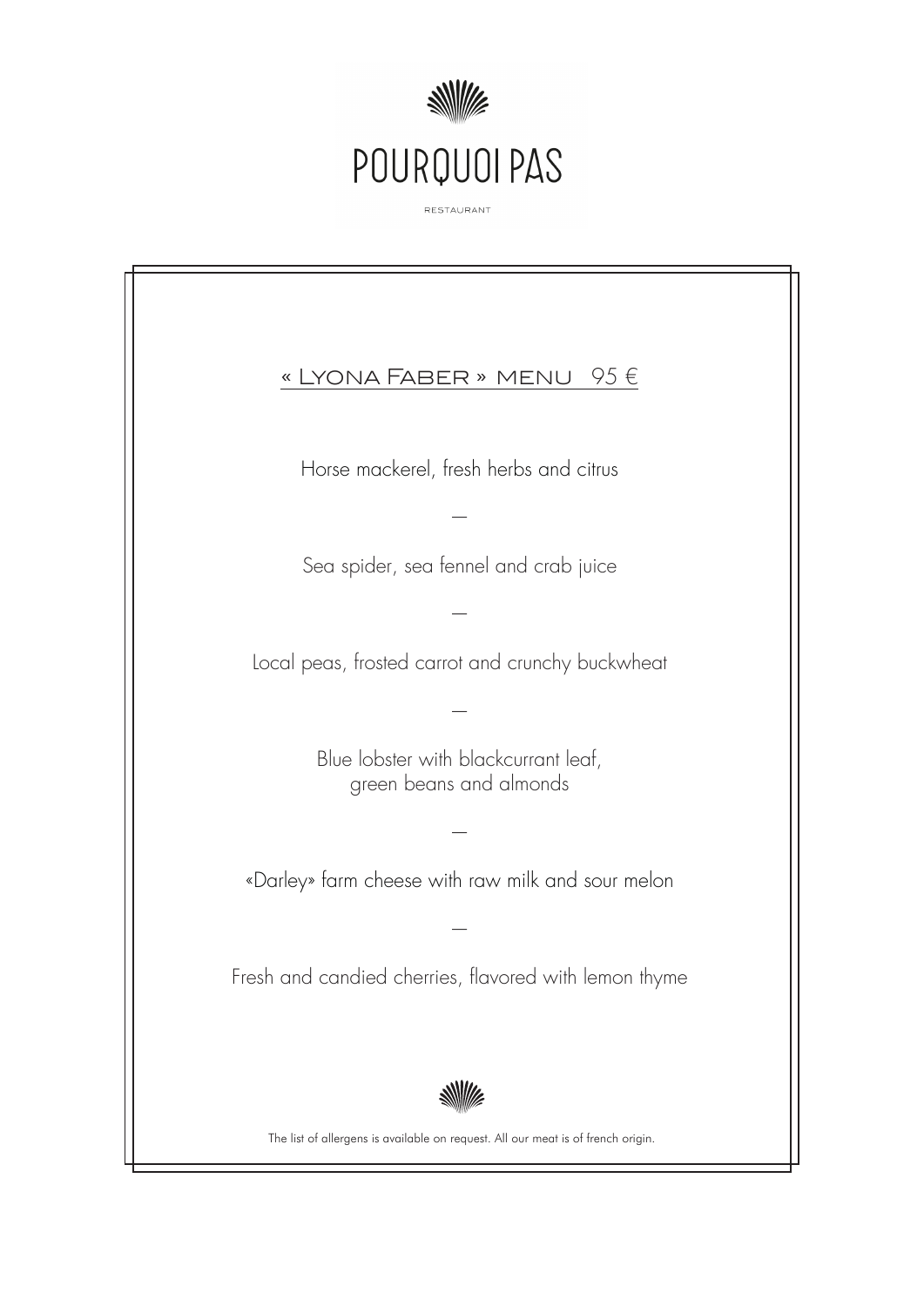

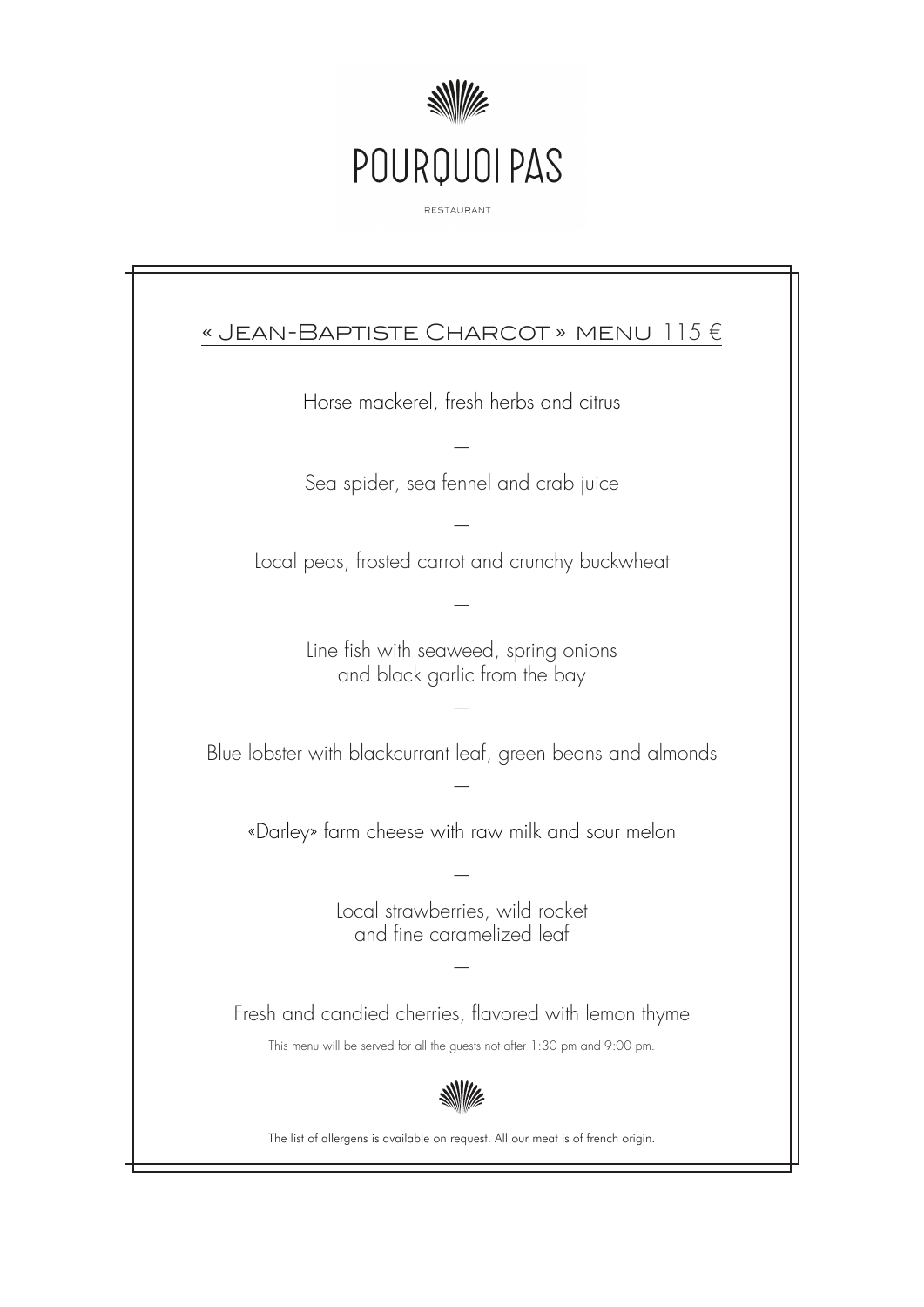

RESTAURANT

| <b>TO BEGIN</b>                                                       |          |
|-----------------------------------------------------------------------|----------|
| <b>HORSE MACKEREL</b><br>Fresh herbs and citrus                       | 25€      |
| <b>SEA SPIDER</b><br>Sea fennel and crab juice                        | 26€      |
| LOCAL PEAS, FROSTED CARROT<br>And crunchy buckwheat                   | 26€      |
| <b>ARTICHOKES</b><br>And Breton kombu                                 | 26€      |
| TO CONTINUE                                                           |          |
| LINE FISH WITH SEAWEED<br>Spring onions and black garlic from the bay | 42€      |
| BLUE LOBSTER WITH BLACKCURRANT LEAF<br>Green beans and almonds        | 68€      |
| <b>VEGETABLE RAVIOLI</b><br>And herbaceous juice                      | $31 \in$ |
| TO FINISH                                                             |          |
| «DARLEY» FARM CHEESE WITH RAW MILK<br>And sour melon                  | $10 \in$ |
| <b>LOCAL STRAWBERRIES</b><br>With rocket and fine caramelized leaf    | $17 \in$ |
| <b>FRESH AND CANDIED CHERRIES</b><br>Flavored with lemon thyme        | $17 \in$ |

The list of allergens is available on request. All our meat is of french origin. All our prices are including VAT. All our dishes are homemade and produced on site from local products.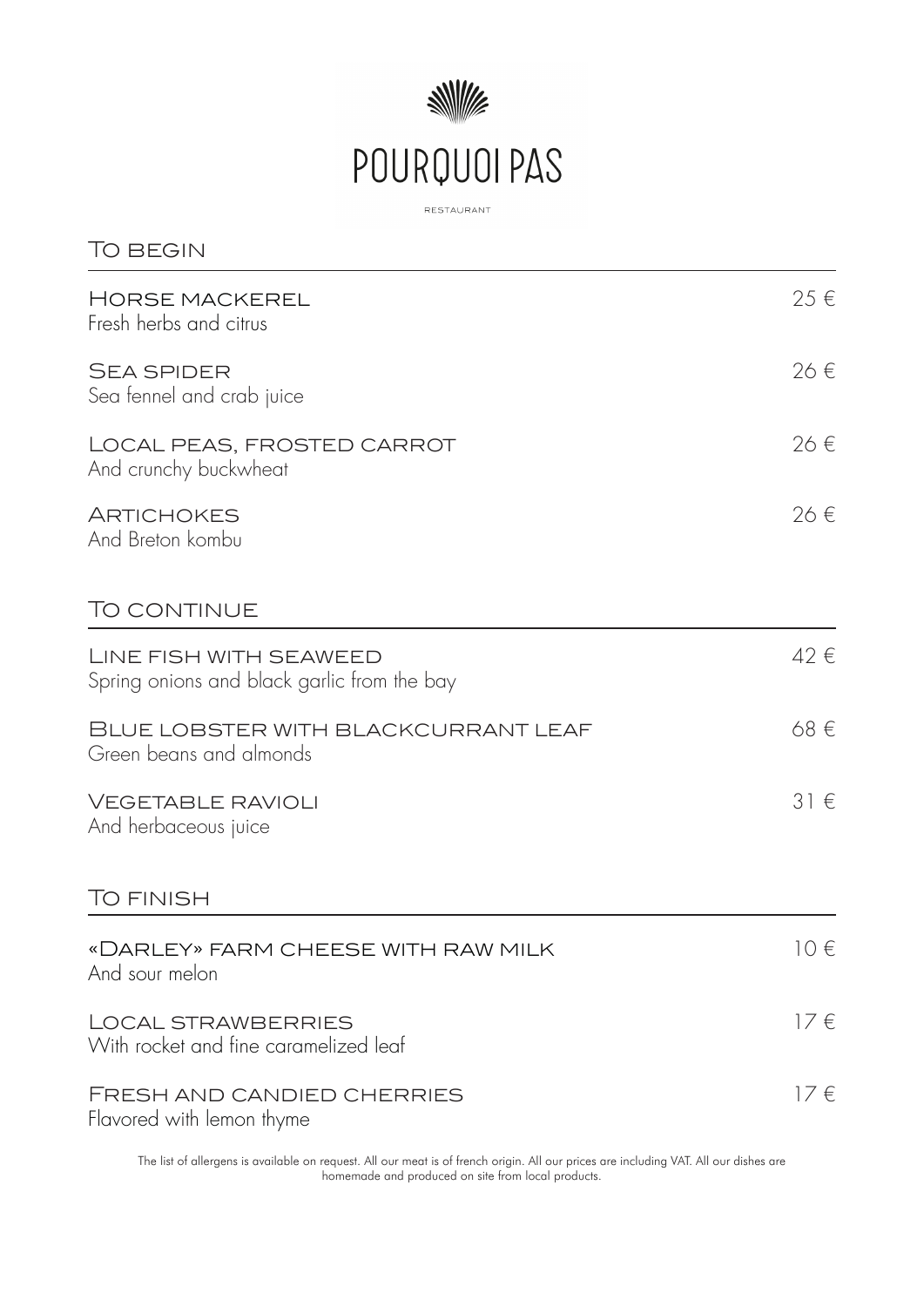

## Food and wine pairing

Our sommelier selected wines by the glass to pair your meal with harmony.

| WINE PAIRING - 2 GLASSES | $32 \in$  |
|--------------------------|-----------|
| WINE PAIRING - 3 GLASSES | $4.5 \in$ |
| WINE PAIRING - 4 GLASSES | $.56 \in$ |
| WINE PAIRING - 5 GLASSES | $65 \in$  |



The list of allergens is available on request. All our meat is of french origin. All our prices are including VAT. All our dishes are homemade and produced on site from local products.